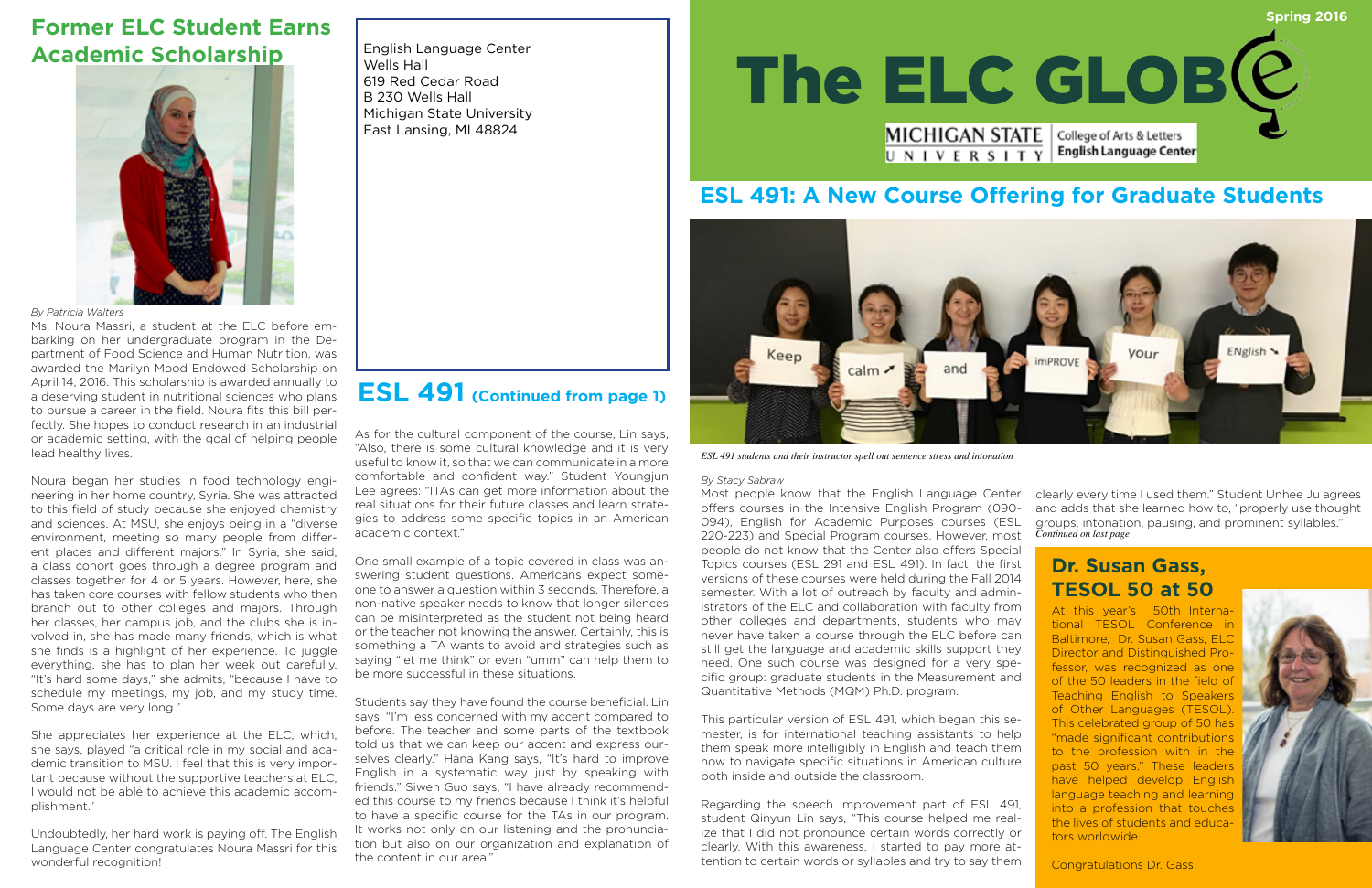

*In Chicago's Millenium Park*







*At the North American International Auto Show in Detroit*



*At the Martin Luther King Jr. Day parade*

# **ELC Students Explore American Culture Outside The Experience of a Lifetime the Classroom**

I had also enjoyed so many outside events, including ice skating, basketball and hockey games, open mics, Martin Luther King Jr. Day, the Broad Museum, the planetarium, shopping, tubing, Wharton Center shows, bowling, Detroit and Chicago tours and more.

Now, back at my work in Panamá, I have started to apply new teaching ideas that I learned at the ELC. Among these are the use of authentic materials such as children's books, songs, videos, and activities that help build basic vocabulary. I also try to manage my classes and activate students' desire for learning using top-down and bottomup processing, scaffolding, meaningful learning, X-words, and other rules and procedures. By applying all of these ideas, my classes have become more dynamic, beneficial and significant. I always try to incorporate helpful ways to teach and assess students' needs and abilities so they can ease their way in learning.

My two-month learning experience at MSU was excellent from day one. I flew to Michigan with 24 more teachers from my country. By the time I got to MSU, the English Language Center team had already organized everything for my stay. I was given information about class and event schedules, trips, school visits, MSU e-mail, ID, food, seminars, staff and access to all the facilities. In addition to this, I had several wonderful teachers. They cared about both my progress in picking up the language and about how to become a better teacher by instructing me on EFL methods, classroom management, SIOP (Sheltered Instruction Observation Protocol) and PBIS (Positive Behavioral Interventions and Support). To make things better, I observed how they applied these strategies in class when I visited different elementary schools, high schools and classes at the ELC. By the end of the course, At the Frankenmuth Snow Festival *Teaching my elementary schools Teaching my elementary school students English vocabulary Teaching my elementary school students English vocabulary* 

All in all, I can say that the English Language Center made my stay at MSU safe, friendly and rewarding – the experience of a lifetime! I am grateful for the opportunity I had to study, live, practice the language and meet the culture in a perfect environment for learning. From now on, I am proud of being a Spartan. Go green! Go white!

### *By Esteban Almengor*

My name is Esteban Almengor and I work as an English teacher for an elementary school and an after school program for a high school in Panamá. Since my country wants to make greater improvements in the use of English as a second language, they have started a program called Panama Bilingüe. This program seeks to train more than 20,000 teachers in mastering the English language, becoming familiar with a foreign culture and acquiring new learning methodologies by being immersed in a native English speaking country. As for me, I got the chance to study at Michigan State University for the first two months of 2016. Today, I feel so proud of having the opportunity to share my experience at MSU and how I am using what I learned at the English Language Center now that I am back in Panamá.



*in Panamá* 



*With my group of Panama teachers at MSU, January-February 2016* 

Every semester, the English Language Center plans a variety of field trips, special events, and outdoor activities for students. Attending these activities is a great way to experience American culture, explore Michigan, meet other students, and speak English. Check the bulletin board in the ELC lobby for announcements on upcoming trips and sign up. The photos from the activities are always posted on the **English Language Center (ELC)** Facebook page, so make sure to like us!

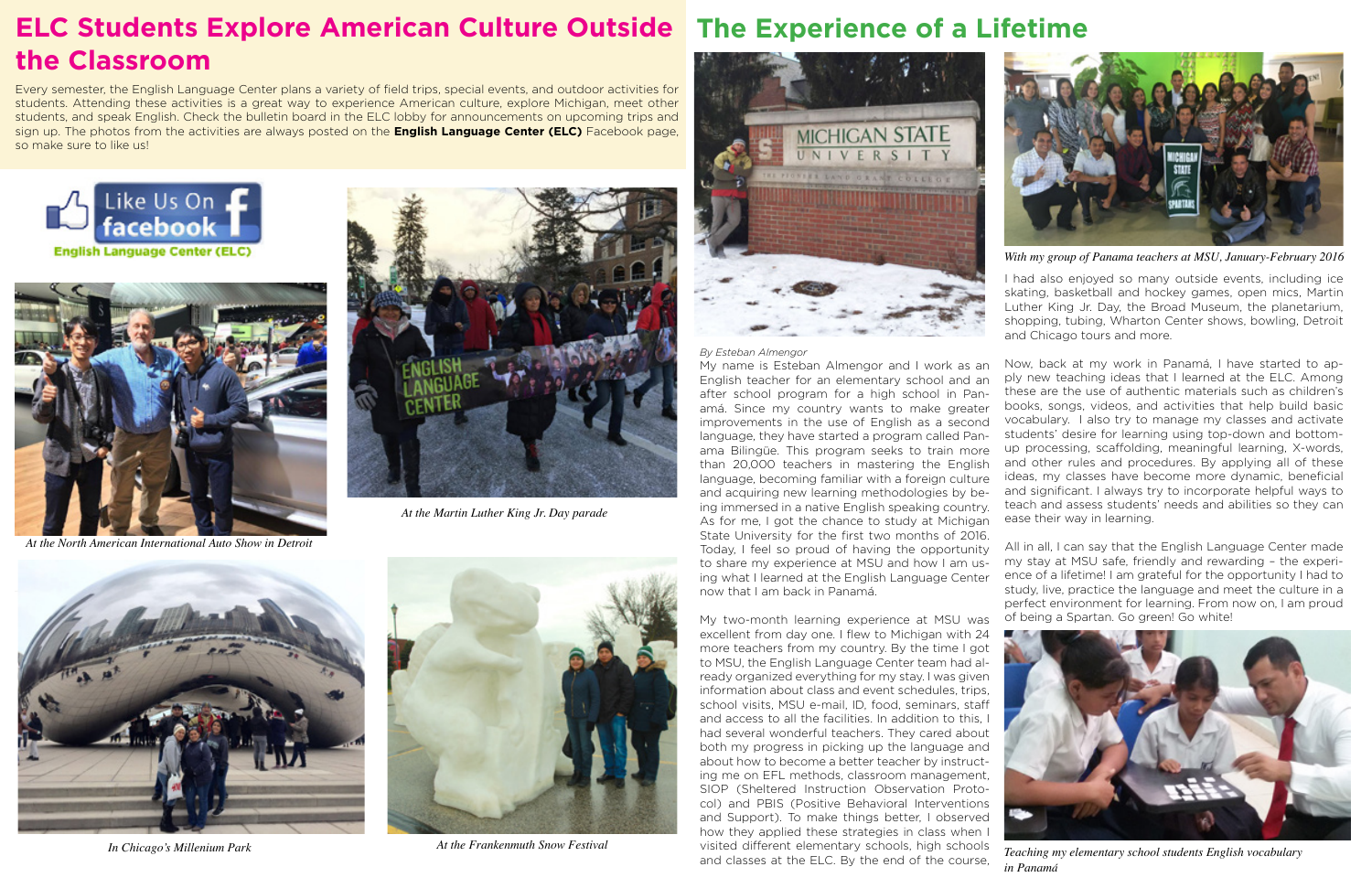# 4th Annual National Geographic Learning Michigan State University **Learning Symposium**  March 19, 2016



Courtney King, CMU: "Learning to love your students' smartphones



Fredrik Hiebert, Archeology Fellow of National Geographic Society gives keynote speech



Zuzana Tomas & Trisha Dowling, EMU: "Good Writers are Good Readers"



Attendees discuss teaching strategies journals during Jeff Smith's presentation "Implementing Reading Response Journals"



Attendees work together during Cynthia Macknish and Haley Gardner's presentation on critical reading



Jeff Smith, Ohio Northern University



Austin Kaufmann, Symposium organizer



Prof. Fredericka Stoller gives keynote speech



Attendees compare notes on reading strategies

The 4th annual National Geographic Learning | Michigan State University Learning Symposium was held on March 19 in Akers Hall on the MSU campus. With this year's theme of "Reading in the 21st Century," the 2016 Learning Symposium offered nearly 200 English language teachers and administrators from around Michigan, Indiana, and Ohio a full day of high quality professional development. Presentations focused on how English language teaching professionals can best meet students' academic reading needs in today's competitive university environment.